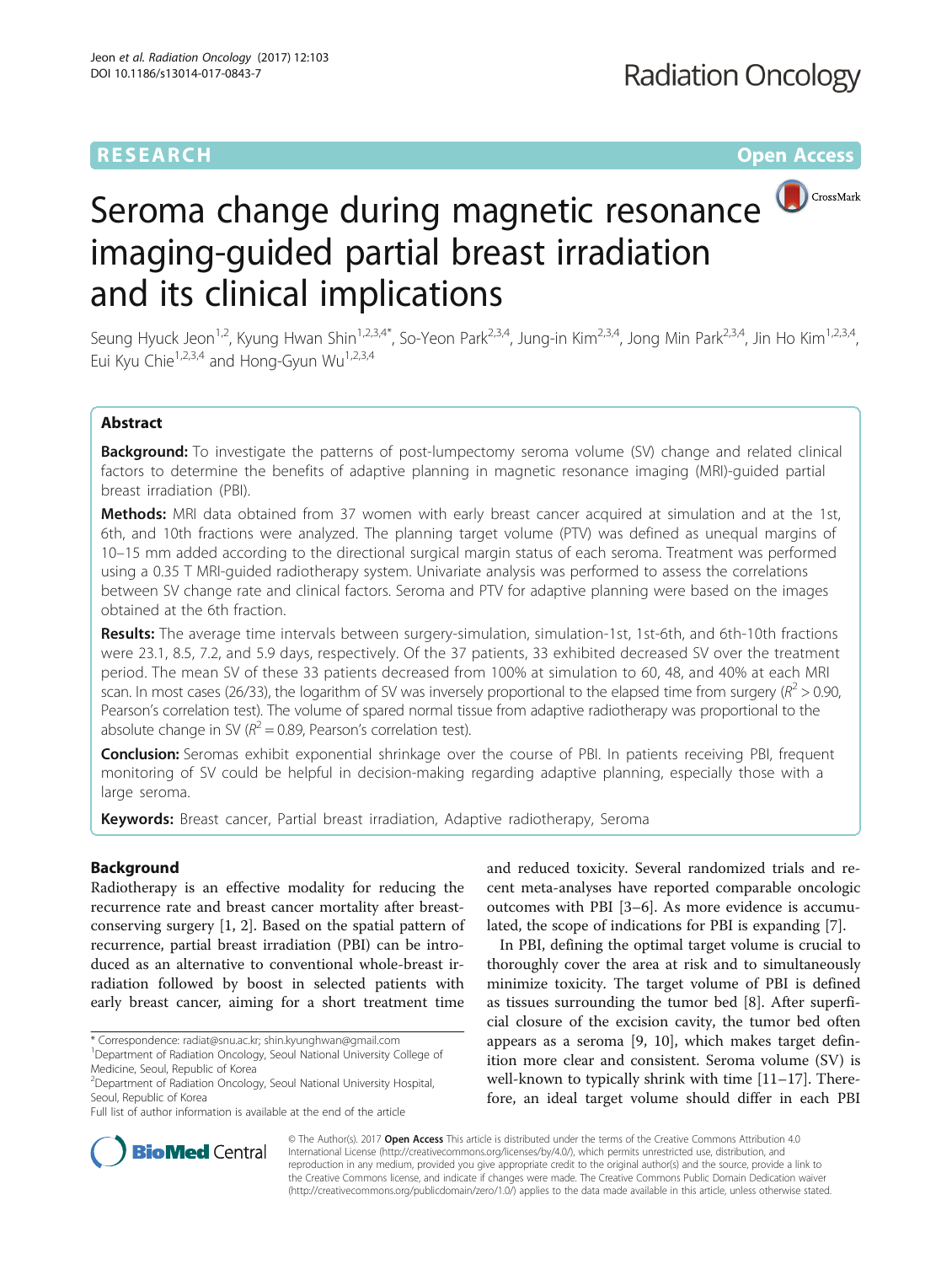fraction. Several studies have reported the benefits of adaptive planning of tumor bed boost concomitant with or following whole-breast irradiation [\[18](#page-6-0)–[21](#page-6-0)], and reducing the treatment volume by replanning in PBI is also likely to improve normal tissue protection.

In light of the seroma definition and re-imaging for adaptive radiotherapy, magnetic resonance imaging (MRI) has several advantages over computed tomography (CT). MRI provides improved visibility of the seroma [[22](#page-6-0)], facilitating both the delineation of the tumor bed and the monitoring of its volume, whereas breast parenchyma may prevent the clear visualization of seromas in CT. The lack of radiation exposure is another advantage of MRI. Therefore, the MRI-guided technique is believed to be superior to conventional CT-based radiotherapy in PBI. However, because MRI is not routinely exploited in breast cancer, to date no studies have focused on MRI-based SV changes during PBI. Therefore, we conducted a retrospective analysis to investigate the patterns of SV change. Our objectives were to build a simple mathematical formula to explain SV change, identify clinical factors associated with the patterns, and propose the benefits of replanning halfway through the course of treatment.

# **Methods**

## Patient selection

In our institution, indications of PBI are as follows: age 50 years or more, invasive ductal carcinoma, pathologic stage T1N0, luminal A subtype, adequate surgical margin, and no chemotherapy. From October 2015 to July 2016, 55 patients received PBI and 38 patients developed a well-defined post-lumpectomy seroma (seroma with cavity visualization score, which was defined by Landis et al. [[23](#page-6-0)], of 4 or 5), including one patient with a seroma lying from the primary site to an axillary region, which was, in part, believed to be generated from a sentinel node biopsy and was thus excluded from the analysis. Seroma aspiration was not performed in any patient. The final analysis was performed with data derived from 37 patients. The Central Review Board of Seoul National University Hospital approved the entire course of this study.

# Treatment and MRI scanning

Radiotherapy was started no more than 6 weeks after lumpectomy. Patients underwent both CT and MRI on the same day, as part of the simulation. Patients were scanned in the supine position using a custom vacuumlock bag for arm elevation, knee support, and a body coil on the chest for MRI acquisition. The simulation MRI was performed with ViewRay (MRIdian, Oakwood Village, OH, USA) equipped with three <sup>60</sup>Co sources and a 0.35 T MRI device. Ten fractions (38.5 Gy, one fraction daily) were prescribed to all patients and were delivered by the same system. It was recommended that patients sustain shallow respiration during simulation and treatment. PBI was initiated 1 week or more following simulation. All 10 fractions were delivered following MRI acquisition and after correcting setup errors. Spatial resolution of MRI at simulation and treatment was 1.5 x 1.5 x 1.5 mm.

## Contouring and analyses

All MRI scans obtained from the ViewRay system were imported into Eclipse System (Varian Medical System, Palo Alto, CA, USA) for contouring and volume calculation. Among total of 11 MRI sets for each patient, four MRI sets obtained in approximately 1-week intervals (i.e. simulation, and 1st, 6th, and 10th fractions) were analyzed to avoid misinterpretations caused by intrapersonal variability, which could be greater than the daily SV difference.

Structure delineation was conducted by one author (Jeon SH). Contouring for one patient was performed on the same day to minimize intrapersonal variation. Changes in SV were classified into three categories: decrease, increase, and stationary. Considering the intrapersonal contouring variability, -3% and +3% of change was defined as the threshold for a decrease and increase of SV, respectively. The SV was considered stationary when the difference was between -3% and +3%; the cutoff value was based on our experience regarding intrapersonal variability.

According to our institution's policy, the clinical target volume (CTV) was defined as unequal expansion of 10– 15 mm from seroma. An expanded margin of a certain direction was determined according to the resection margin status: a 10 mm expansion to the directions with a 10 mm or larger resection margin, and a 15 mm expansion with less than a 10 mm resection margin. The CTV was limited to 3 mm below the skin surface and chest wall/pectoral muscles. CTV modification on the superficial region was allowed when the seroma was close to the skin surface. Planning target volume (PTV) was identical with CTV, because application of differential margin may obviate the need of larger margin and we performed image-guided therapy in every fraction. Initial and adapted PTVs were contoured on the simulation and 6th fraction images, respectively, and their difference ( $\Delta$ PTV<sub>sim-6th</sub>) was considered to be the volume of spared normal tissue from adaptive planning.

#### Statistical analysis

All statistical analyses were performed using SPSS (version 22.0 SPSS Inc., IBM). Quantitative data are expressed as the mean ± standard deviation. Student's t-test was used to assess the mean difference. The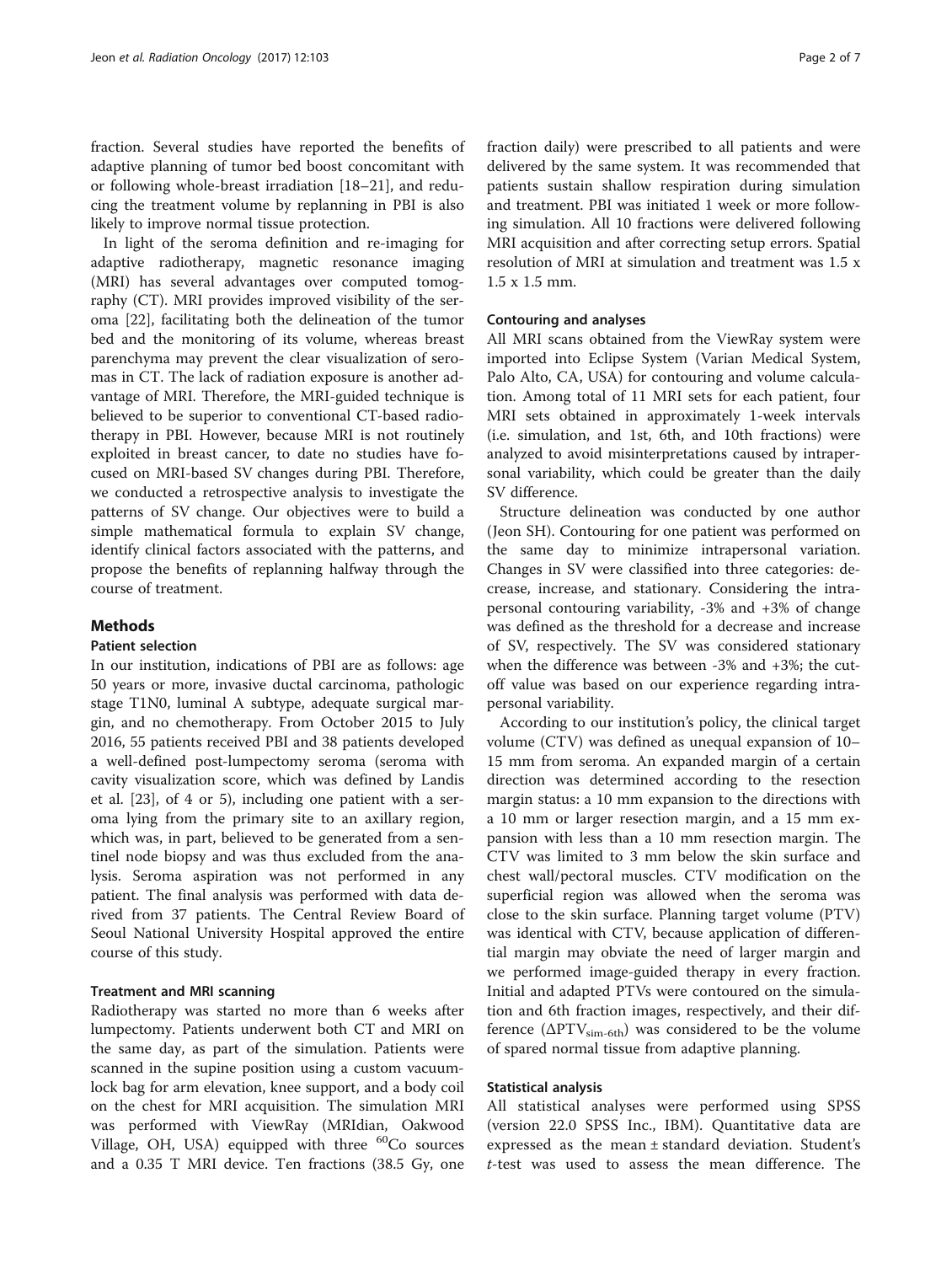<span id="page-2-0"></span>Kolmogorov-Smirnov test was used to determine whether continuous variables follow a normal distribution and Pearson's correlation analysis was performed to investigate the relationship between two continuous variables. All statistical analyses were considered significant when  $p < 0.05$ .

#### Results

# Patient characteristics

Clinical characteristics of the included patients are detailed on Table 1. The median age of patients was 57 years with a median body mass index of 25.5 kg/m<sup>2</sup>. The patient population was equally distributed between left- and right-sided tumors (19 and 18 patients, respectively). The seroma was located in the upper-outer, upper-inner, lower-outer, and lower-inner quadrant of the breast in 12, 18, 6, and 1 patients, respectively. The time interval from lumpectomy to simulation was  $23.1 \pm 5.4$  days.

# Patterns of SV change and mathematical representation

The initial SV of 37 patients ranged from  $1.26 \text{ cm}^3$  to 82.33  $\text{cm}^3$  (median, 14.80  $\text{cm}^3$ ). The time intervals from

Table 1 Clinical characteristics of the included 37 patients

| Characteristic     | N (%)       |
|--------------------|-------------|
| Total              | 37          |
| Age                |             |
| 50-59 years        | 25 (67.6%)  |
| $\geq 60$ year     | 12 (32.4%)  |
| Pathologic T stage |             |
| T <sub>1</sub> a   | 3 (8.1%)    |
| T <sub>1</sub> b   | 16 (43.2%)  |
| T <sub>1c</sub>    | 18 (48.6%)  |
| Histologic grade   |             |
| 1                  | 15 (40.5%)  |
| $\overline{2}$     | 20 (54.1%)  |
| 3                  | $2(5.4\%)$  |
| Resection margin   |             |
| $1-9$ mm           | 36 (97.3%)  |
| $\geq 10$ mm       | 1(2.7%)     |
| Hormone Receptor   |             |
| Positive           | 37 (100.0%) |
| Negative           | $0(0.0\%)$  |
| HER-2              |             |
| Positive           | $0(0.0\%)$  |
| Negative           | 37 (100.0%) |
| Ki-67              |             |
| < 15%              | 37 (100.0%) |
| $\geq 15%$         | $0(0.0\%)$  |

simulation to the 1st fraction, from the 1st fraction to the 6th fraction, and from the 6th fraction to the 10th fraction were  $8.5 \pm 2.6$ ,  $7.2 \pm 0.4$ , and  $5.9 \pm 0.8$  days, respectively. Four patients (10.8%) had a seroma that increased during at least one interval after simulation, three of which developed a larger seroma during treatment compared to simulation. The other 33 patients exhibited a decreasing or stationary pattern of SV throughout the entire period. The overall pattern of SV changes in the 33 patients is shown in Fig. [1a](#page-3-0). The individual patterns of four patients with an increasing seroma are detailed in Fig. [1b](#page-3-0). Table [2](#page-3-0) lists the number of patients with each pattern according to the time period. All analyses below were performed on the data obtained from the 33 patients.

To build a mathematical model for SV change, we examined the correlation between SV change and SV itself. The SV change ratio per day (SVR) was calculated, assuming that SV decreases at the same rate. Using Pearson's correlation test, we found no association between  $\mathrm{SV}_{\mathrm{sim}}$  and  $\mathrm{SVR}_{\mathrm{sim\text{-}1st}}$   $\mathrm{SV}_{\mathrm{1st}}$  and  $\mathrm{SVR}_{\mathrm{1st\text{-}6th}}$  or  $\mathrm{SV}_{\mathrm{6th}}$  and  $SVR_{6th-10th}$ . Because SV had no effect on relative SV decrease rate, the absolute decrease of SV was proportional to SV, and was therefore used to build a mathematical representation. We generated the following equation:  $SV_d = SV_0 \cdot exp(-kd)$ , where d is the elapsed time (day) from the initial point of time,  $k$  is a constant related to shrinking speed,  $SV_0$  is the initial SV, and  $SV_d$  is the SV on the  $d<sup>th</sup>$  day. By changing the equation (as shown below), we were able to apply a linear correlation analysis.

 $\ln (SV_d/SV_0) = -kd$ 

By applying Pearson's correlation test, we determined the value of k and the coefficient of correlation, or  $\mathbb{R}^2$ , for each patient, where higher k and  $\mathbb{R}^2$  values indicate faster reduction of the seroma and better fitness to the equation, respectively. Figure [2](#page-4-0) shows the distribution of  $k$  in the 33 patients. We confirmed that the distribution followed a normal distribution (Kolmogorov-Smirnov test), with a mean and standard deviation of 0.046 and 0.023, respectively. The proportions of patients with an  $R<sup>2</sup>$  value greater than 0.8 and 0.9 were 90.9% (30/33) and 78.8% (26/33), respectively.

## Effects of clinical factors

We analyzed associations between SV change and all clinical factors, including age, body mass index, location of the seroma, and radiotherapy. The time interval from surgery to the 10th fraction was analyzed as a substitute for radiotherapy, because a longer interval represents less influence from radiotherapy. The median value of each continuous variable was set as the cutoff point, dividing the patients into two groups for comparison. Table [3](#page-4-0) displays the  $k$  values and reveals no associations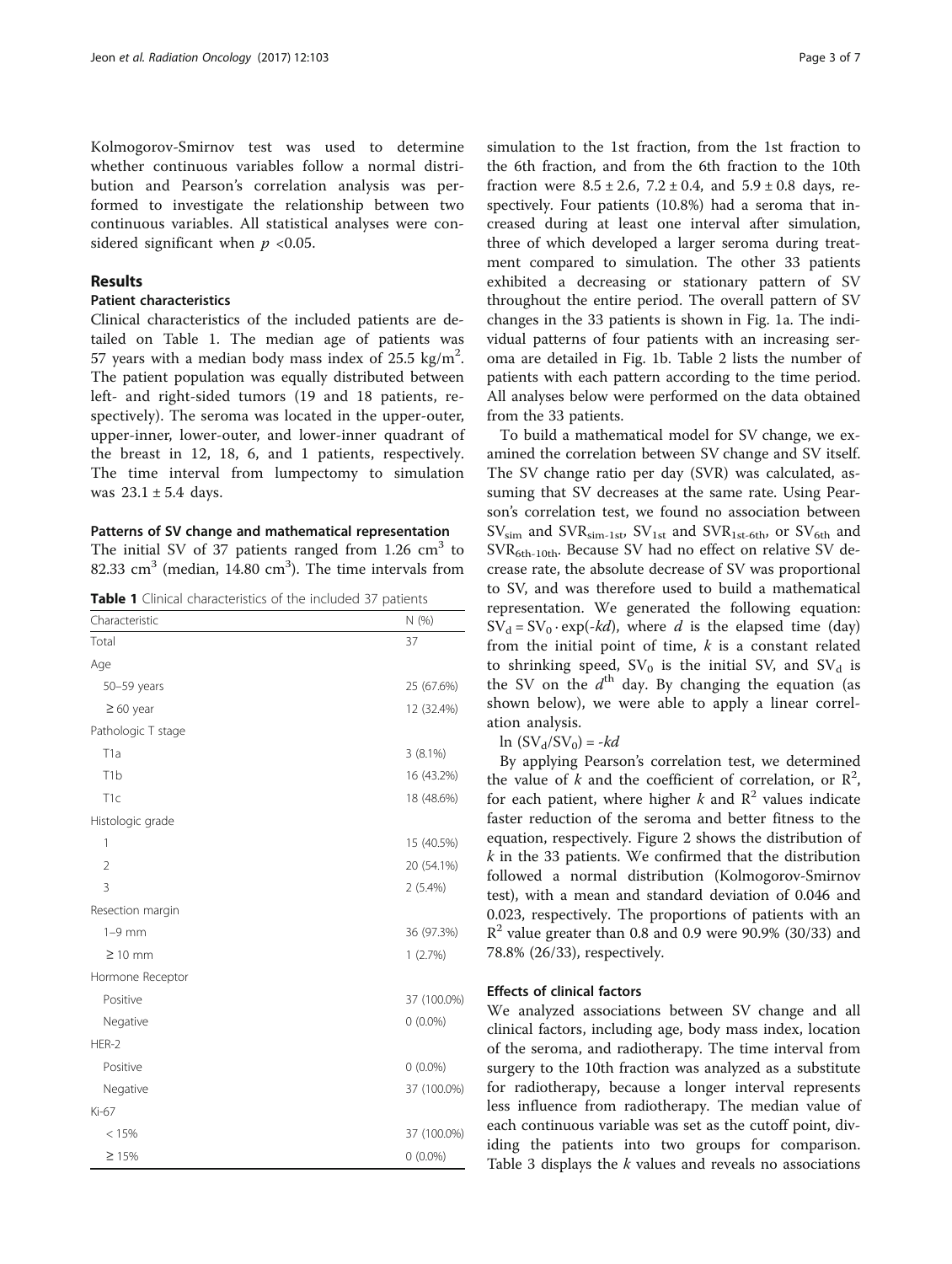<span id="page-3-0"></span>

with clinical factors, except body mass index ( $p = 0.02$ ) with SV reduction rate.

#### Normal tissue sparing and SV change

The volume of the initial PTV ranged from  $32.3 \text{ cm}^3$  to 209.5  $\text{cm}^3$  (median, 69.5  $\text{cm}^3$ ) and the adapted PTV ranged from  $18.7 \text{ cm}^3$  to  $123.9 \text{ cm}^3$  (median,  $51.0 \text{ cm}^3$ ). The volume of adapted PTV was significantly smaller than that of the initial PTV  $(p < 0.01$ , Student's t-test). Figure [3](#page-4-0) displays the proportional correlation between decreased SV from simulation to the 6th fraction, or  $\Delta$ SV<sub>sim-6th</sub>, with  $\Delta$ PTV<sub>sim-6th</sub> ( $p < 0.01$ ,  $R^2 = 0.890$ , Pearson's correlation test).

## **Discussion**

Using data from multiple MRIs obtained before and after PBI, we found that the patterns of SV change can be described using a mathematical representation. Although numerous studies have reported that the patterns of seroma change over time, the current study utilized new methodology with a more specific group of patients. Unlike most previous studies, which elaborated on seroma changes during whole-breast irradiation, we examined patients receiving PBI. Therefore, we focused on SV change within a relatively shorter time period

compared to other studies, most of which compared images with long intervals. Additionally, adjuvant chemotherapy is not allowed in PBI, making the time interval from lumpectomy to radiotherapy shorter. Kader et al. [[12\]](#page-6-0) concluded that seroma change stabilizes at 9–14 weeks after surgery. In patients receiving PBI, however, radiotherapy ends before 8 weeks after surgery (less than 6 weeks before initiation plus 2 weeks of treatment). Hence, all patients receiving PBI should have a seroma with dynamic changes; thus, we investigated this shortterm and dynamic period. Additionally, MRI is believed to provide more clear visualization of seroma compared to CT- or fiducial-based methods. Yue et al. [[17\]](#page-6-0) reported SV changes during PBI using gold fiducial markers and daily kV images. Despite the lack of reports comparing MRI and radio-opaque markers directly, MRI is believed to be more accurate in displaying postlumpectomy seromas, because surgical clips define only several points on the tumor bed. To our knowledge, this is the first study to examine SV change using MRI.

Consistent with previous analyses, we demonstrated that the seroma reduction rate is inversely correlated with the time elapsed from surgery [[15\]](#page-6-0). Seroma fluid absorption is believed to contribute to its reduction, although some researchers argue that the generation of

Table 2 Patterns of seroma volume change according to the time interval

| Seroma volume change | Number of patients $(n = 37)$               |                                       |                                        |  |
|----------------------|---------------------------------------------|---------------------------------------|----------------------------------------|--|
|                      | Simulation-1st fraction<br>(mean, 8.5 days) | 1st -6th fraction<br>(mean, 7.2 days) | 6th -10th fraction<br>(mean, 5.9 days) |  |
| Increase             |                                             |                                       |                                        |  |
| Stationary           |                                             |                                       |                                        |  |
| Decrease             | 34                                          | 29                                    | 32                                     |  |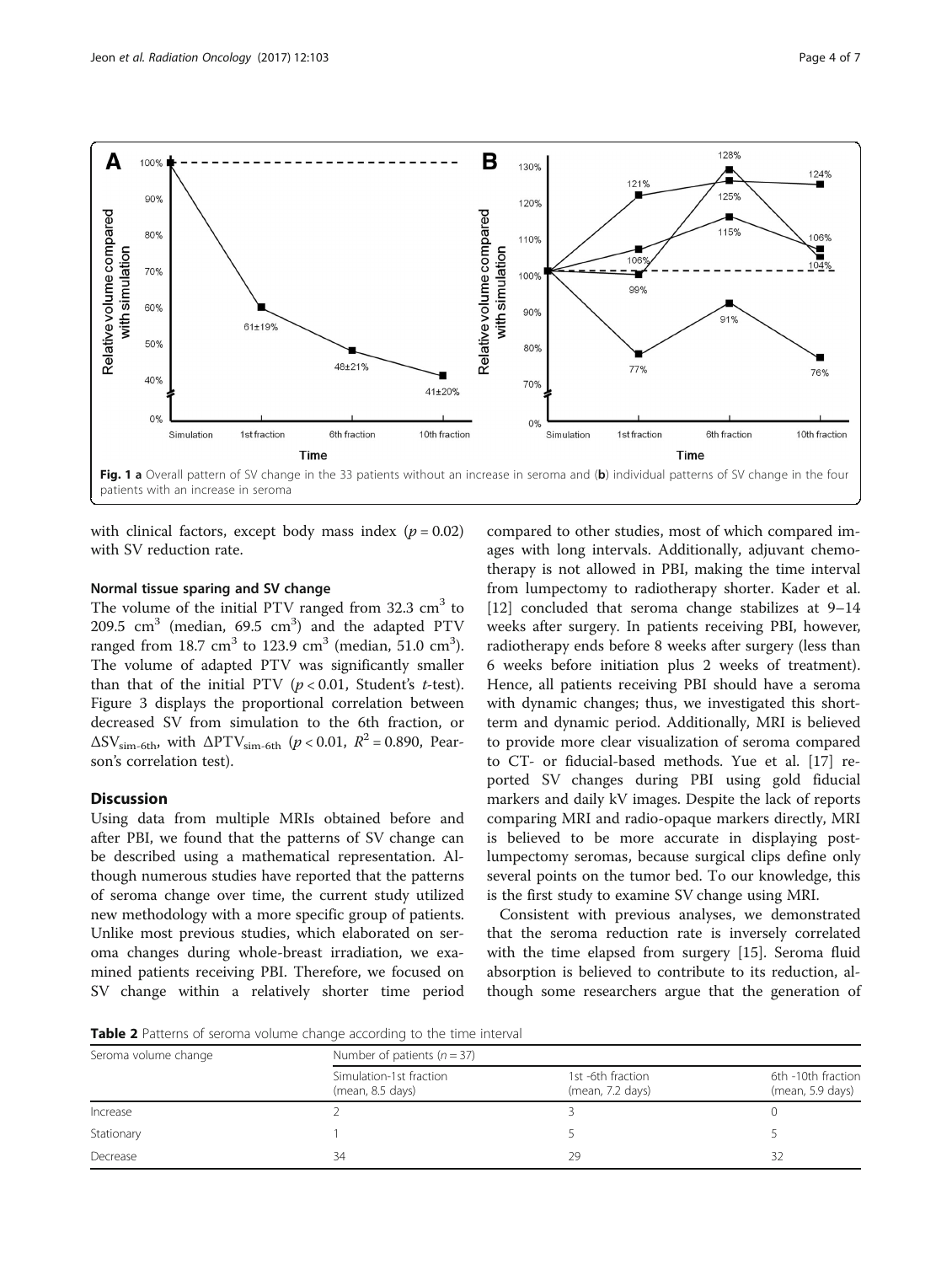<span id="page-4-0"></span>

granulation tissues is an underlying mechanism [\[24](#page-6-0)]. The increment of SV, however, may involve completely different dynamics (e.g., fluid leakage or inflammation). Therefore, we excluded patients with an increasing seroma from subsequent analyses. The correlation between SV and its reduction has been demonstrated in previous studies [\[14, 16\]](#page-6-0). Our data revealed this correlation as well. Based on this observation, we devised a formula to describe SV changes over time. An exponential shrinkage pattern describes the proportional relationship between SV and SVR at any time. With the exception of four patients with an increase in seroma, the pattern of

**Table 3** Association between clinical factors and constant, k

| Variable                       | n  | k                 | ${}^{a}p$ |
|--------------------------------|----|-------------------|-----------|
| Age                            |    |                   |           |
| $<$ 57 years                   | 16 | $0.048 \pm 0.022$ | 0.55      |
| $\geq$ 57 years                | 17 | $0.044 \pm 0.024$ |           |
| Body mass index                |    |                   |           |
| $< 25 \text{ kg/m}^2$          | 14 | $0.057 \pm 0.023$ | 0.02      |
| $\geq$ 25 kg/m <sup>2</sup>    | 19 | $0.038 \pm 0.020$ |           |
| Location (upper vs. lower)     |    |                   |           |
| Upper                          | 26 | $0.049 \pm 0.022$ | 0.11      |
| I ower                         | 7  | $0.034 \pm 0.024$ |           |
| Location (outer vs. inner)     |    |                   |           |
| Outer                          | 18 | $0.049 \pm 0.023$ | 0.43      |
| Inner                          | 15 | $0.042 \pm 0.023$ |           |
| Surgery-10th fraction interval |    |                   |           |
| $<$ 43 days                    | 16 | $0.053 \pm 0.025$ | 0.09      |
| $\geq$ 43 days                 | 17 | $0.039 + 0.019$   |           |

<sup>a</sup>Student's *t*-test



SV change fitted well  $(R^2 > 0.90)$  into the formula in 78.8% (26/33) of patients.

Yue et al. reported an average half-life for seroma shrinkage of 15 days in patients treated with PBI [\[17](#page-6-0)]. With the mean  $k = 0.046$ , the average half-life calculated using our formula is 15.0 days, which is the same as that obtained by Yue et al. In the clinic, however, seroma is still observed in some patients after several months following surgery. Our equation may not explain SV change long after surgery. Additionally, the immediate postoperative status of seroma change may differ in its mechanism and pattern, because it can be influenced by early elements such as acute inflammation. Although we cannot assure the suitability of our mathematical model throughout the entire lifespan of seroma, it is evident from the data that our model explains the SV change during the period of interest in the majority of cases. We believe that the significance of our formula is its ability to predict the upcoming SV change pattern using data from the early course, thereby aiding in the early selection of candidates for adaptive radiotherapy.

Several factors (e.g., biologic microenvironment, postoperative complication, and external forces) are assumed to be associated with seroma formation and change [\[24](#page-6-0)]. In our analysis, a low body mass index was a statistically meaningful factor associated with fast seroma shrinkage. This correlation may have resulted from an external force on the seroma that may be affected by the amount of surrounding breast tissue. Our study did not find a significant association between radiotherapy and SV change. Yang et al. [\[13](#page-6-0)] suggested that radiotherapy hinders seroma reduction in patients receiving whole-breast irradiation; in their study, the time intervals between surgery and the start of radiotherapy (mean, 34 days)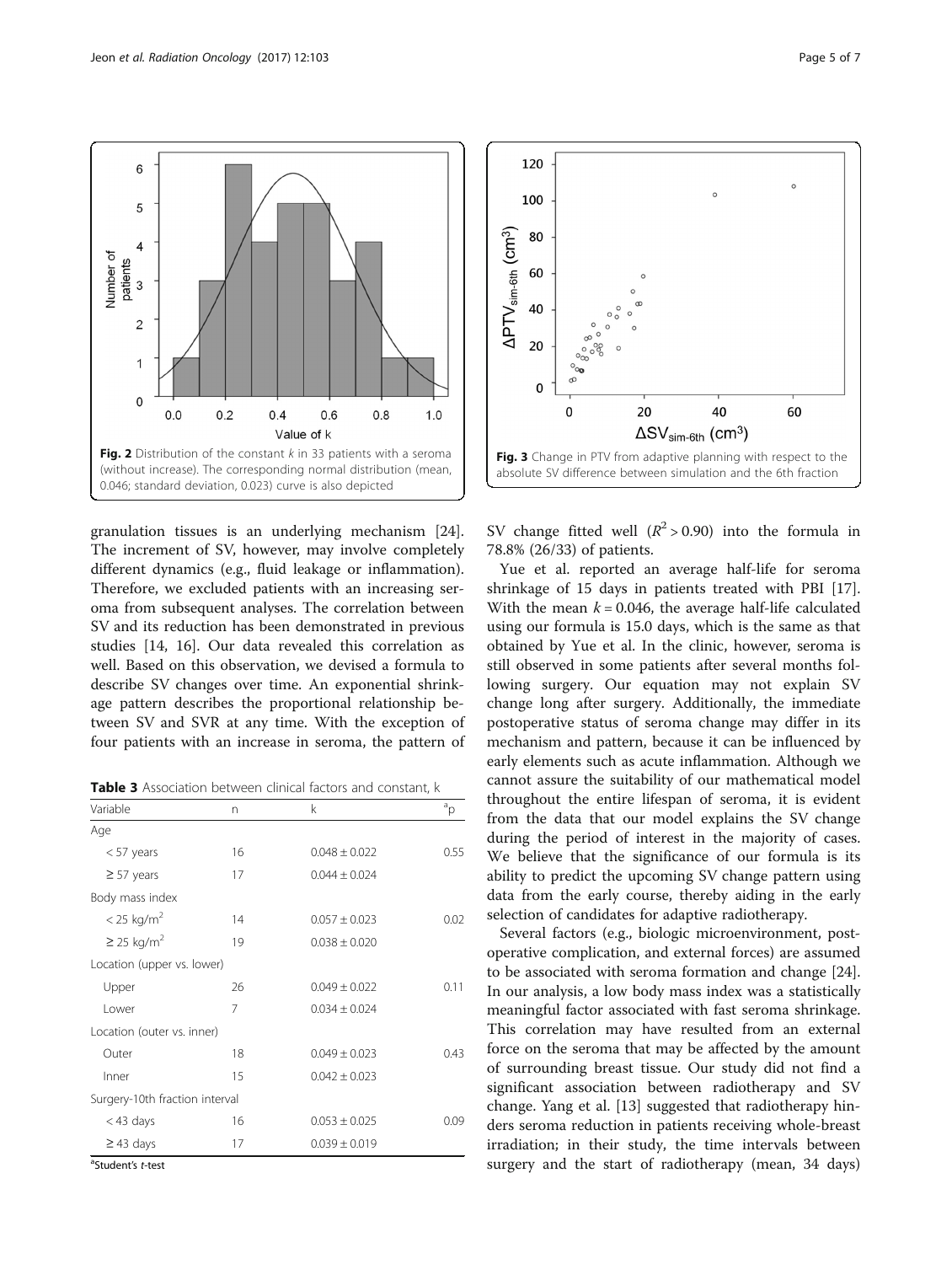<span id="page-5-0"></span>and the two CTs (mean, 23 days) were much longer than those used in our study. It is likely that the time period of PBI is not sufficient to reveal the effects of radiotherapy to SV change. We conclude that the clinical factors examined herein are not sufficient for the estimation of seroma shrinkage rate. Therefore, we believe that every patient with a seroma should be monitored for successful adaptive planning.

We examined the potential benefits of adaptive planning applied from the 6th fraction of PBI. The decision whether or not to replan should be made on or before the day of the 6th fraction. Assurance that the seroma will not increase thereafter is a prerequisite for safe adaptive radiotherapy. As shown in Table [1](#page-2-0), all patients did not exhibit an increase in the last period (from the 6th to the 10th fraction), suggesting that adaptive planning on the day of the 6th fraction does not threaten target coverage by an increase in seroma. Conversely, replanning is imperative to prevent a geographic miss whenever the seroma at treatment outgrows the initial seroma. To screen for an increase in SV, frequent monitoring of the seroma, especially during the early phase of treatment, may be helpful for safe PBI.

In PBI, patients with a decrease in seroma are expected to exhibit an improvement in dosimetric parameters after replanning. Nonetheless, we believe that adaptive radiotherapy should be applied in selected patients with significant dosimetric benefits. The criteria of replanning are within the discretion of clinicians and may differ according to treatment techniques, as several modalities are practicable in PBI [[25](#page-6-0), [26](#page-6-0)]. Chen et al. [[20\]](#page-6-0) reported significant breast tissue sparing when the SV decrease is larger than 35%, and Mohiuddin et al. [[21\]](#page-6-0) recommended replanning when the patient experienced  $\geq$ 5 cm<sup>3</sup> and  $\geq$ 25% decreases in SV. However, these studies investigated adaptive planning in tumor bed boost irradiation following whole-breast irradiation. Because SV and PTV demonstrated a close relationship in the present study (see Fig. [3\)](#page-4-0), we agree that absolute SV change can play a role as an indicator for adaptive planning. Hence, frequent monitoring of seroma may be more crucial for patients with a large seroma.

The limitations of the current analysis include small number of patients, limited role of seroma on target volume delineation, and absence of dosimetric data. After closed cavity surgery, seroma is not visible on postoperative imaging. In our institution, 17 (31%) out of 55 patients showed no visible seroma on postoperative MRI and our results cannot be applied to these patients. In addition, we did not demonstrate dosimetric advantages of adaptive planning, which may suggest practical guideline. Therefore, further studies regarding the dosimetric improvement in adaptive planning in PBI are needed to establish the selection criteria for replanning.

In summary, we described the patterns of SV change using MRI and proposed a mathematical representation for SV prediction. Because the current study elaborates on SV changes taking place before approximately 2 months after lumpectomy, the results should be applied with caution to patients receiving conventional whole-breast irradiation, especially after chemotherapy.

### Conclusions

After lumpectomy, seromas exhibit exponential shrinkage over time. In patients receiving PBI, frequent monitoring of SV could be helpful in decision-making regarding adaptive planning, especially those with a large seroma.

#### Acknowledgements

Not applicable.

#### Funding

This study was not supported by outside funding.

#### Availability of data and material

The datasets analyzed during the current study are available from the corresponding author on request.

#### Authors' contributions

SKH is the principle investigator of this study and made contributions to the protocol design. JSH analyzed and interpreted the data, and drafted the manuscript. PSY was responsible for data analysis and manuscript revision. KJI, PJM, CEK, KJH, and WHG participated in protocol design manuscript revision. All authors have reviewed and approved the final version of the manuscript.

#### Competing interests

The authors declare that they have no competing interests.

#### Consent for publication

Not applicable.

#### Ethics approval and consent to participate

This retrospective study was approved by the institutional review board of Seoul National University Hospital.

#### Publisher's Note

Springer Nature remains neutral with regard to jurisdictional claims in published maps and institutional affiliations.

#### Author details

<sup>1</sup>Department of Radiation Oncology, Seoul National University College of Medicine, Seoul, Republic of Korea. <sup>2</sup> Department of Radiation Oncology, Seoul National University Hospital, Seoul, Republic of Korea. <sup>3</sup> Biomedical Research Institute, Seoul National University Hospital, Seoul, Republic of Korea. <sup>4</sup>Institute of Radiation Medicine, Seoul National University Medical Research Center, Seoul, Republic of Korea.

### Received: 4 March 2017 Accepted: 15 June 2017 Published online: 20 June 2017

#### References

1. Early Breast Cancer Trialists' Collaborative Group (EBCTCG), Darby S, McGale P, et al. Effect of radiotherapy after breast-conserving surgery on 10 year recurrence and 15-year breast cancer death: meta-analysis of individual patient data for 10,801 women in 17 randomised trials. Lancet. 2011;378(9804):1707–16.